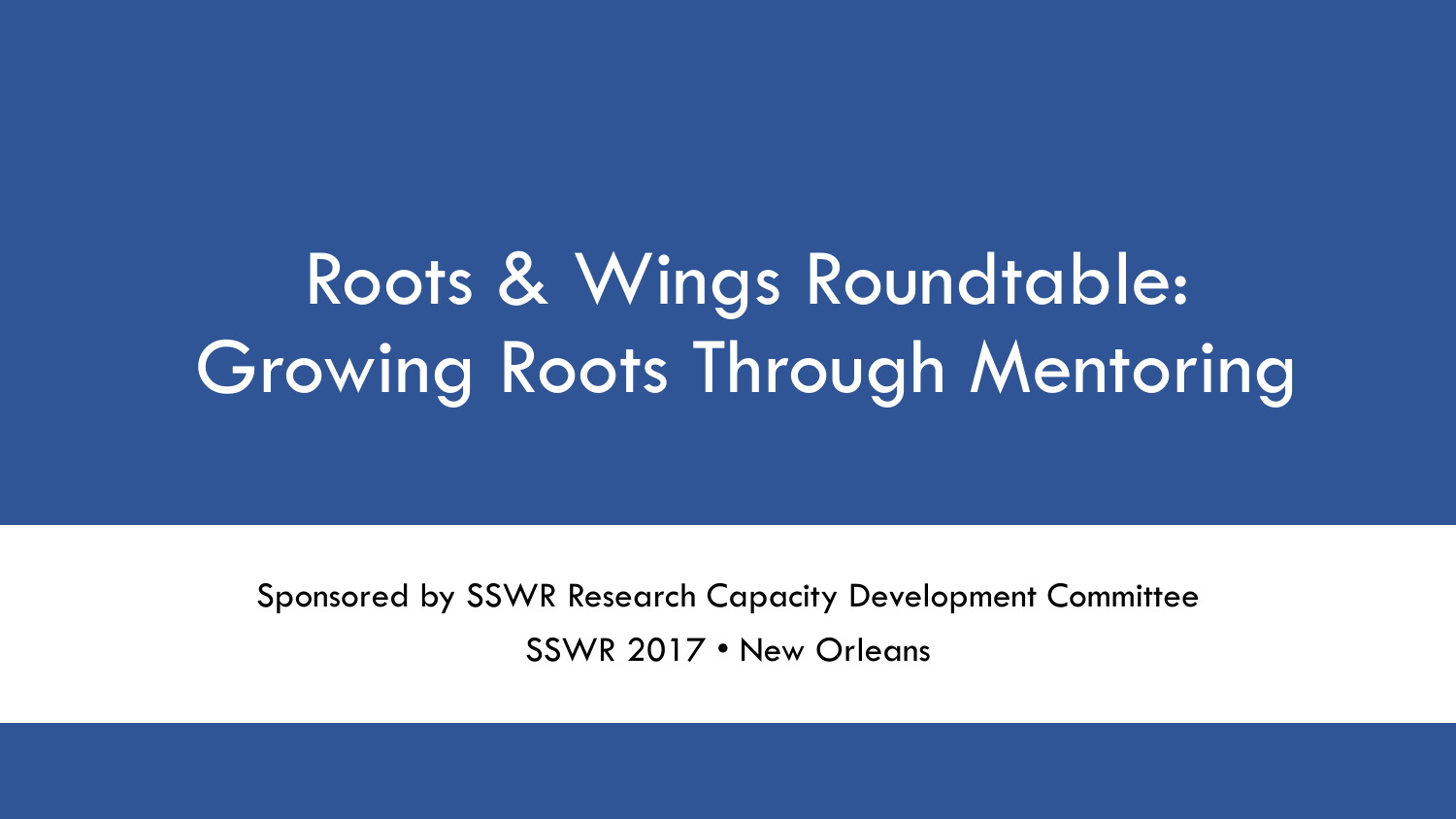### Featured Participants:

#### Stephanie Robert Director & Professor



Gina Samuels Associate Professor THE UNIVERSITY OF SCHOOL OF SOCIAL SERVICE ADMINISTRATION

#### Renee Spencer Professor

Grace Gowdy PhD Candidate



Laina Bay-Cheng (organizer) Associate Professor & PhD Program Director

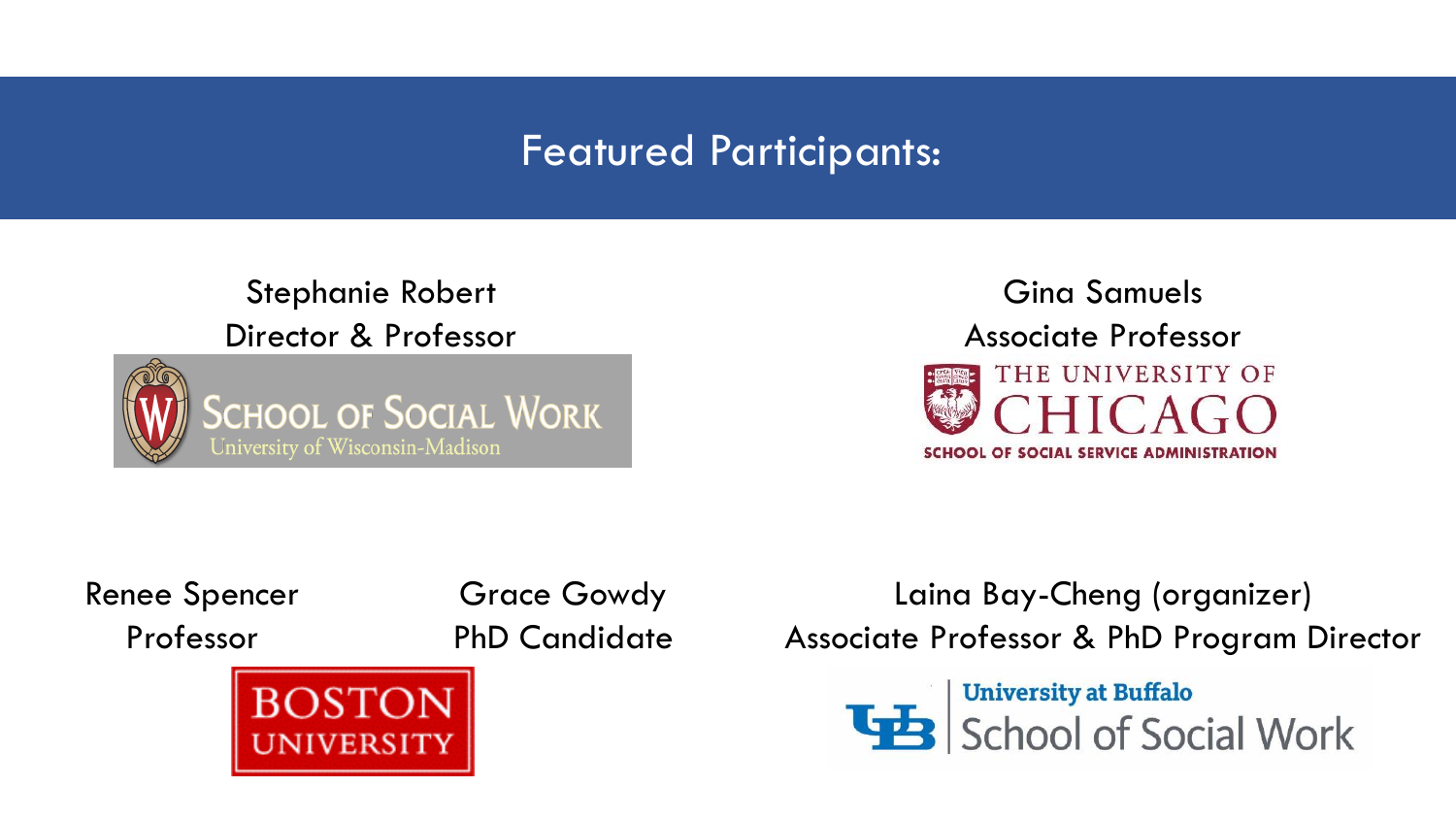## Points for Discussion

- 1) What do you wish people understood about mentoring?
- 2) What are obstacles to mentoring?
- 3) What does it take to be a "good" mentor or mentee?
- 4) How do you know when mentoring is working?
- 5) What impact does mentoring have beyond the dyad?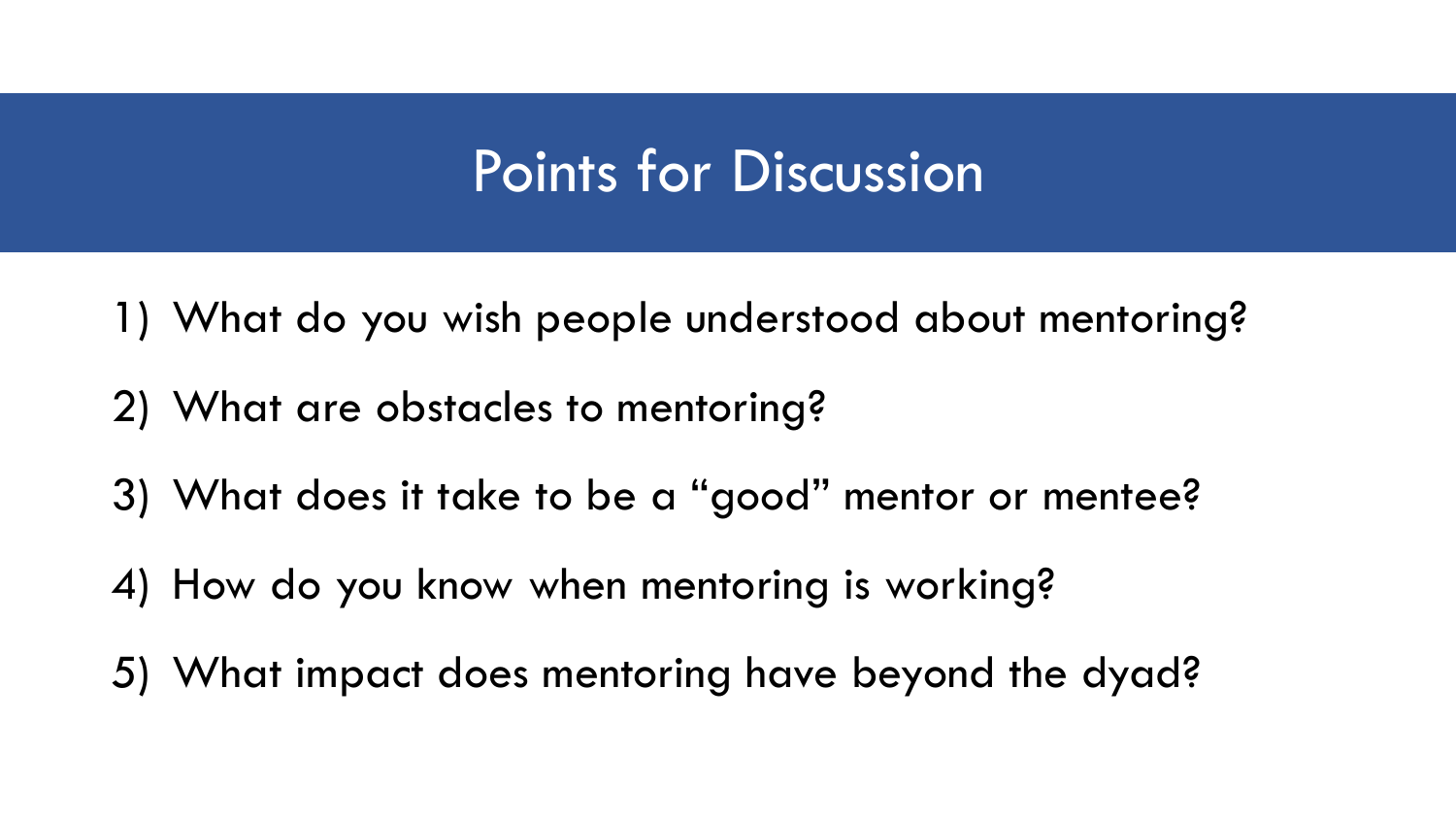### Resources

- Center for the Improvement of Mentored Experiences in Research: <http://cimerproject.org/>
- National Research Mentoring Network: <https://nrmnet.net/>
- National Center for Faculty Development & Diversity: [www.facultydiversity.org](http://www.facultydiversity.org/)
- SSWR Doctoral Student Resource Center: [www.sswrdoc.com](http://www.sswrdoc.com/)

For mentors:

- Johnson, W. B., & Ridley, C.R. (2015). *The elements of mentoring*. Macmillan.
- Johnson, W. B. (2015). *On being a mentor: A guide for higher education faculty*. Routledge.

For mentees:

• Murphy, W., & Kram, K. (2014). *Strategic Relationships at Work: Creating Your Circle of Mentors, Sponsors, and Peers for Success in Business and Life*. McGraw Hill Professional.